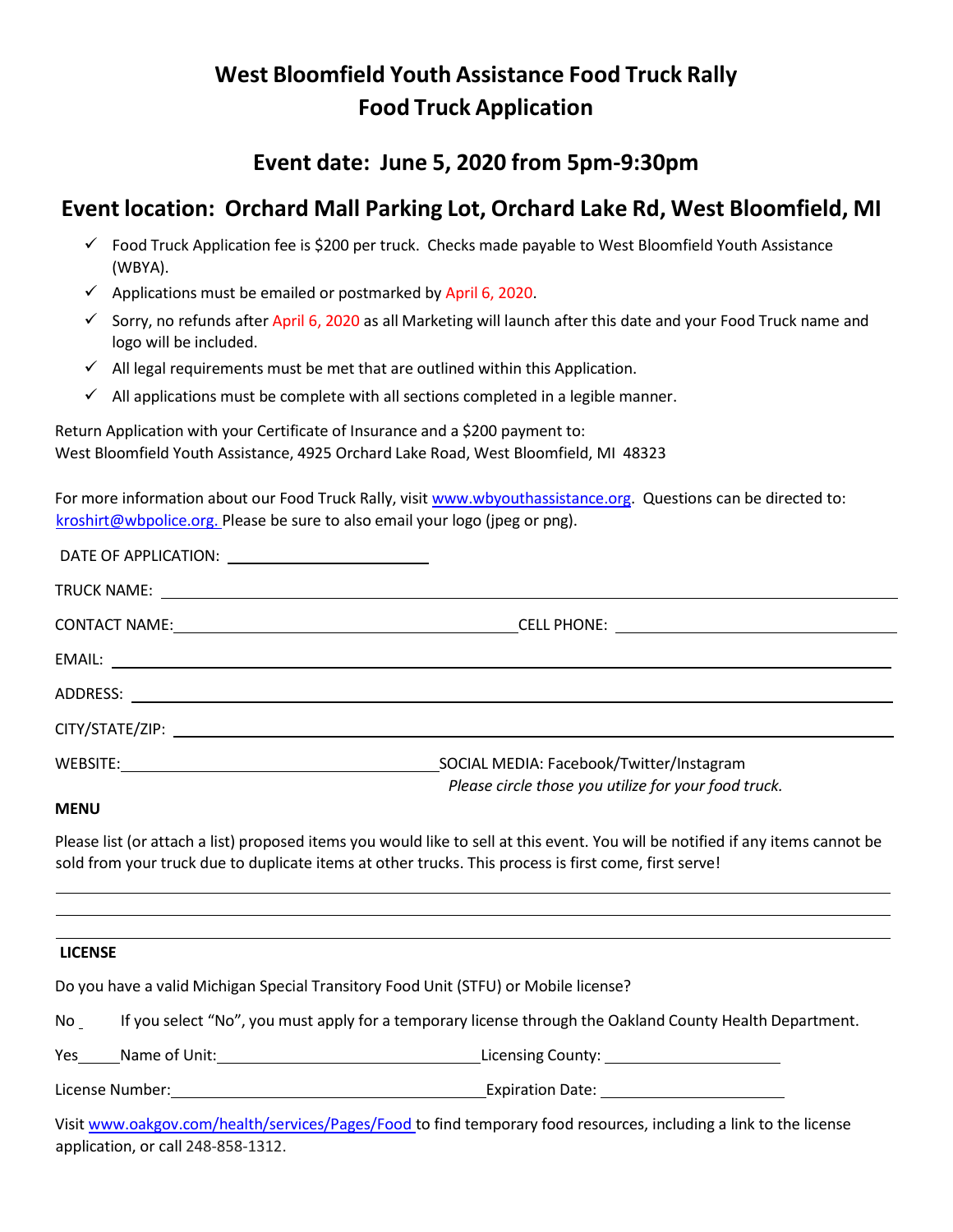#### **FOOD STORAGE/PREP**

Will food be stored/prepared at an off-site location before/during event?

No If "No", all food must be purchased and transported directly to the site the day of the event, following all Oakland County Health Department standards.

| <b>ONSITE</b>                |                                                                                                                                |
|------------------------------|--------------------------------------------------------------------------------------------------------------------------------|
|                              | Based on the information provided below on the event set-up timeline, please estimate your time of arrival.                    |
| 11am Noon 1pm 2pm 3pm        |                                                                                                                                |
|                              | How many employees will you be bringing in addition to yourself? 1 2 3 Other: _____                                            |
| on-site contact person:      | Is the contact person listed on the first page of this application going to be on-site at the event? If not, please provide an |
|                              |                                                                                                                                |
|                              |                                                                                                                                |
| bringing a generator? Yes No | Your food truck must be self-sufficient. We do not have electrical nor potable water hook ups available. Will you be           |
|                              |                                                                                                                                |
| Do you take Credit Cards?    |                                                                                                                                |

Are there any other details or set up instructions concerning the placement of your truck that we need to consider prior to your arrival? Please include here or as an attachment.

#### **WBYA Operations, Requirements, Policies and Procedures**

**Application Acceptation/Rejection:** Approval of any application will be at the sole discretion of the West Bloomfield Youth Assistance who reserves the right to accept or reject any and all irregularities and accept or reject any and all applications. To insure uniformity, menu/items may be subject to approval. Truck, booth space and vendor privileges may NOT be assigned or transferred. Assignment of any available space(s) is solely at the discretion of the West Bloomfield Youth Assistance. Any changes to the original application must be approved in writing no less than 7 days prior to the event. **The West Bloomfield Youth Assistance reserves the right to accept or reject any products listed on the application due to duplicate items at other venders.** In regards to food sales, menu changes made without prior WRITTEN AUTHORIZATION may result in loss of privileges as a food truck vendor.

**Legal Requirements:** In order to sell any products, you are responsible for having a valid license and be in compliance to all laws governing your activities. This includes but is not limited to health department licenses, collection of and payment of taxes and reporting for the same. The Oakland County Health Department requires that all food concessionaires meet sanitation standards. Operators should anticipate an inspection prior to the event and no less than two (2) inspections during the event. **Food vendors without a STFU license must make arrangements for proper**